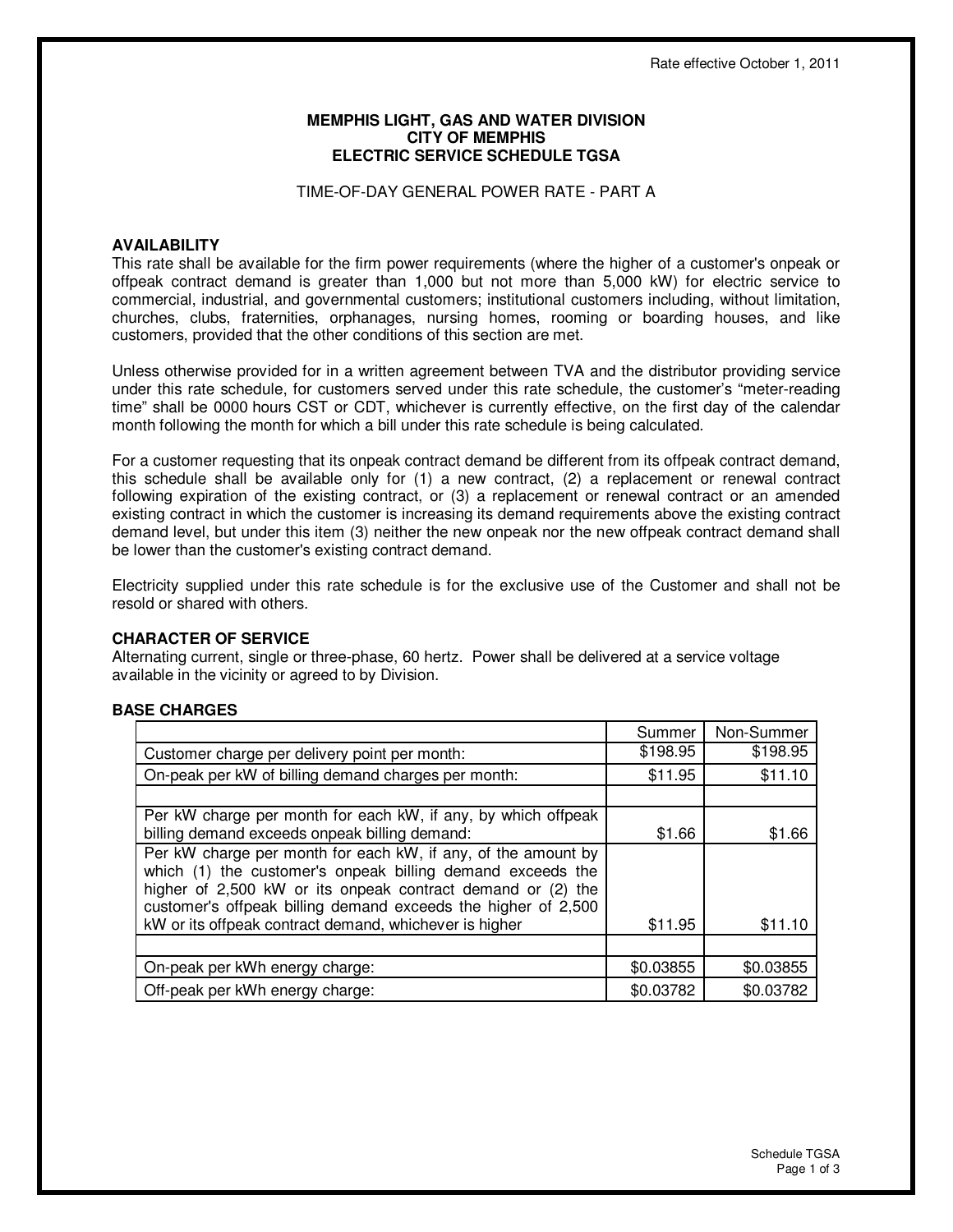# **TENNESSEE VALLEY AUTHORITY FUEL COST AND PURCHASED POWER ADJUSTMENT RIDER**

The above rates are subject to adjustment under the provisions of the Tennessee Valley Authority Fuel Cost and Purchased Power Adjustment Rider.

## **ADJUSTMENT**

The base demand and energy charges shall be increased or decreased in accordance with the current Adjustment Addendum published by TVA. (In addition, such charges shall be increased or decreased to correspond to increases or decreases determined by TVA in the value of the hydro generation benefit allocated to residential customers.)

# **DETERMINATION OF SEASONAL PERIODS**

Summer Period shall mean the May through Oct billing months. Non-Summer shall mean all other billing months.

# **DETERMINATION OF ONPEAK AND OFFPEAK HOURS**

Except for Saturdays and Sundays and the weekdays that are observed as Federal holidays for New Year's Day, Memorial Day, Independence Day, Labor Day, Thanksgiving Day, and Christmas Day, onpeak hours for each day shall be 11 a.m. to 9 p.m. during calendar months of May through October and from 3 a.m. to 1 p.m. during all other calendar months. All other hours of each day and all hours of such excepted days shall be offpeak hours. Such times shall be Central Standard Time or Central Daylight Time, whichever is then in effect. The onpeak and offpeak hours under this rate schedule are subject to change by TVA. In the event TVA determines that such changed onpeak and offpeak hours are appropriate, it shall so notify Division at least 12 months prior to the effective date of such changed hours, and Division shall promptly notify customer.

# **DETERMINATION OF ONPEAK AND OFFPEAK DEMAND AND ENERGY AMOUNTS**

The onpeak and offpeak kWh for any month shall be the energy amounts taken during the respective hours of the month designated under this rate schedule as onpeak and offpeak hours.

Division shall meter the onpeak and offpeak demands in kW of all customers taking service under this rate schedule. The onpeak demand and the offpeak demand for any month shall be determined separately for the respective hours of the month designated under this rate schedule as onpeak and offpeak hours and in each case shall be the higher of the highest average during any 30-consecutive-minute period beginning or ending on a clock hour of the month of (a) the load metered in kW or (b) 85 percent of the load in kVA plus an additional 10 percent for that part of the load over 5,000 kVA, and, except as provided below in this section, such amounts shall be used as the onpeak and offpeak billing demands. The onpeak billing demand shall in no case be less than 30 percent of the customer's onpeak demand amount. The offpeak billing demand shall in no case be less than 30 percent of the customer's offpeak demand amount.

For purposes of this section, the onpeak demand amount referred to above shall be the higher of the currently effective onpeak contract demand or the highest onpeak billing demand established in the preceding 12 months, and the offpeak demand amount referred to above shall be the higher of the currently effective offpeak contract demand or the highest offpeak billing demand established in the preceding 12 months.

#### **MINIMUM BILL**

The monthly bill under this rate schedule shall not be less than the sum of (a) the base customer charge, (b) the portion of the base demand charge, as adjusted, applicable to onpeak billing demand applied to the customer's onpeak billing demand, (c) the portion of the base demand charge, as adjusted, applicable to the excess of offpeak over onpeak billing demand applied to the amount, if any, by which the customer's offpeak billing demand exceeds its onpeak billing demand, (d) the base onpeak energy charge, as adjusted, applied to the customer's onpeak energy takings, and (e) the base offpeak energy charge, as adjusted, applied to the customer's offpeak energy takings.